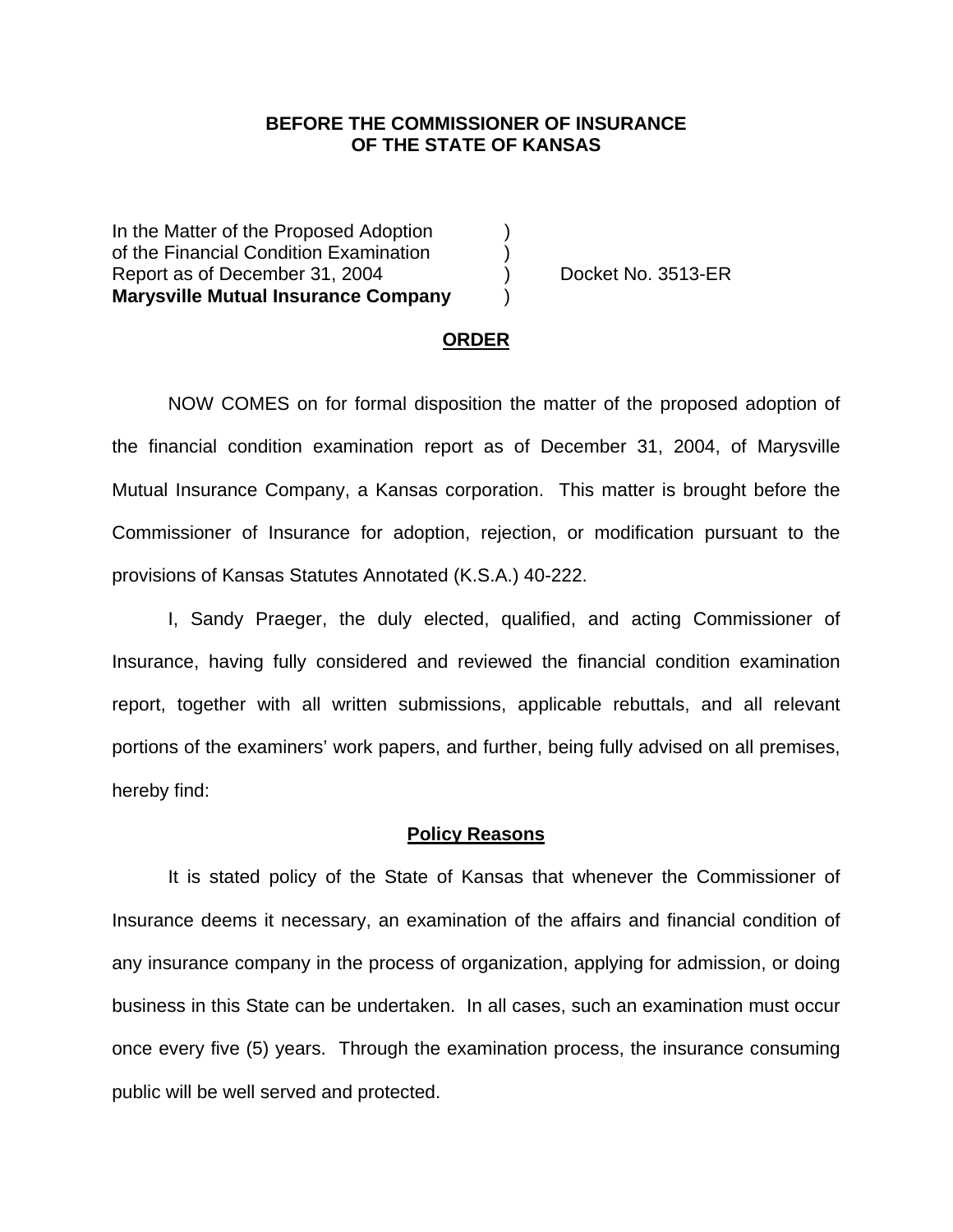### **Findings of Fact**

 1. The Commissioner of Insurance has jurisdiction over this matter pursuant to K.S.A. 40-222.

 2. An examination of Marysville Mutual Insurance Company was undertaken by the Kansas Insurance Department and was completed on November 22, 2005.

 3. The examiner-in-charge tendered and filed with the Kansas Insurance Department a verified written report of the examination within thirty (30) days following completion of the examination, to wit; November 22, 2005.

 4. Following receipt of the verified report, the Kansas Insurance Department transmitted the report to Marysville Mutual Insurance Company on December 8, 2005, with a duly executed notice advising the company of its opportunity to prepare and submit to the Kansas Insurance Department a written submission or rebuttal with respect to any and all matters contained in the report. Marysville Mutual Insurance Company was further advised that any written submission or rebuttal needed to be filed with the Kansas Insurance Department no later than thirty (30) days after receipt of the verified report.

 5. Marysville Mutual Insurance Company filed a written acceptance of the verified report on December 15, 2005.

6. Based upon the written submission tendered by Marysville Mutual Insurance Company, the company took no exceptions to matters contained in the verified report.

 7. Within thirty (30) days of the end of the time period allowed for written submission or rebuttal, the Commissioner of Insurance fully reviewed the report,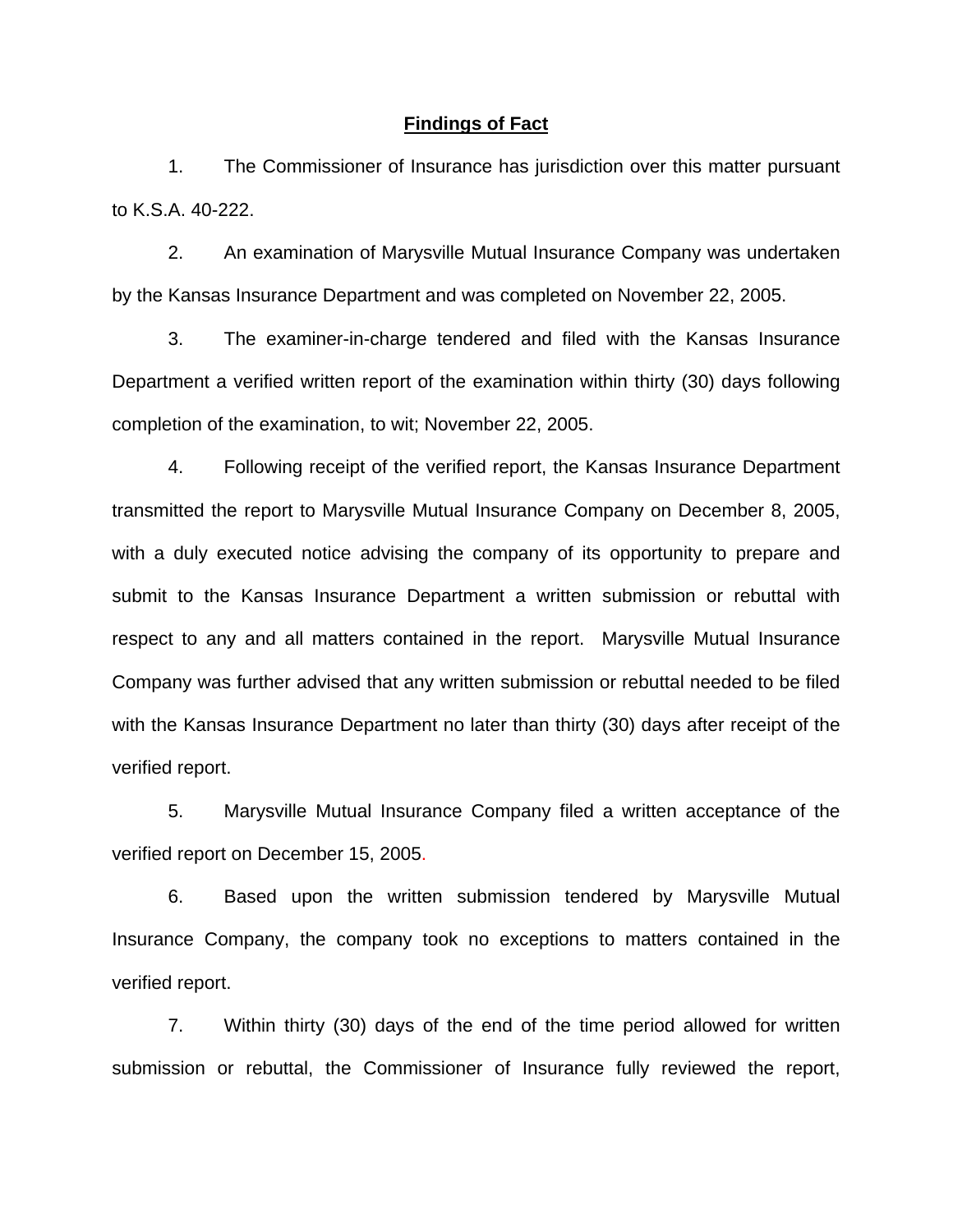together with all written submissions and rebuttals provided by Marysville Mutual Insurance Company. The Commissioner of Insurance further reviewed all relevant workpapers.

 8. No other written submissions or rebuttals were submitted by Marysville Mutual Insurance Company.

## **Conclusion of Law**

9. K.S.A. 40-222(k)(2) provides:

"Within 30 days of the end of the period allowed for the receipt of written submissions or rebuttals, the commissioner shall fully consider and review the report, together with any written submissions or rebuttals and any relevant portions of the examiners workpapers and enter an order:

- (A) Adopting the examination report as filed or with modification or corrections. If the examination report reveals that the company is operating in violation of any law, regulation or prior order of the commissioner, the commissioner may order the company to take any action the commissioner considers necessary and appropriate to cure such violations; or
- (B) rejecting the examination report with directions to the examiners to reopen the examination for purposes of obtaining additional data, documentation or information, and refiling pursuant to subsection (k); or
- (C) call and conduct a fact-finding hearing in accordance with K.S.A. 40- 281 and amendments thereto for purposes of obtaining additional documentation, data, information and testimony."
- 10. Based upon the Finding of Fact enumerated in paragraphs #1 through #8

above, the financial condition examination report as of December 31, 2004, of

Marysville Mutual Insurance Company should be adopted.

# **IT IS THEREFORE, BY THE COMMISSIONER OF INSURANCE, ORDERED THAT:**

1. The financial condition examination report as of December 31, 2004, of

Marysville Mutual Insurance Company, hereby is adopted.